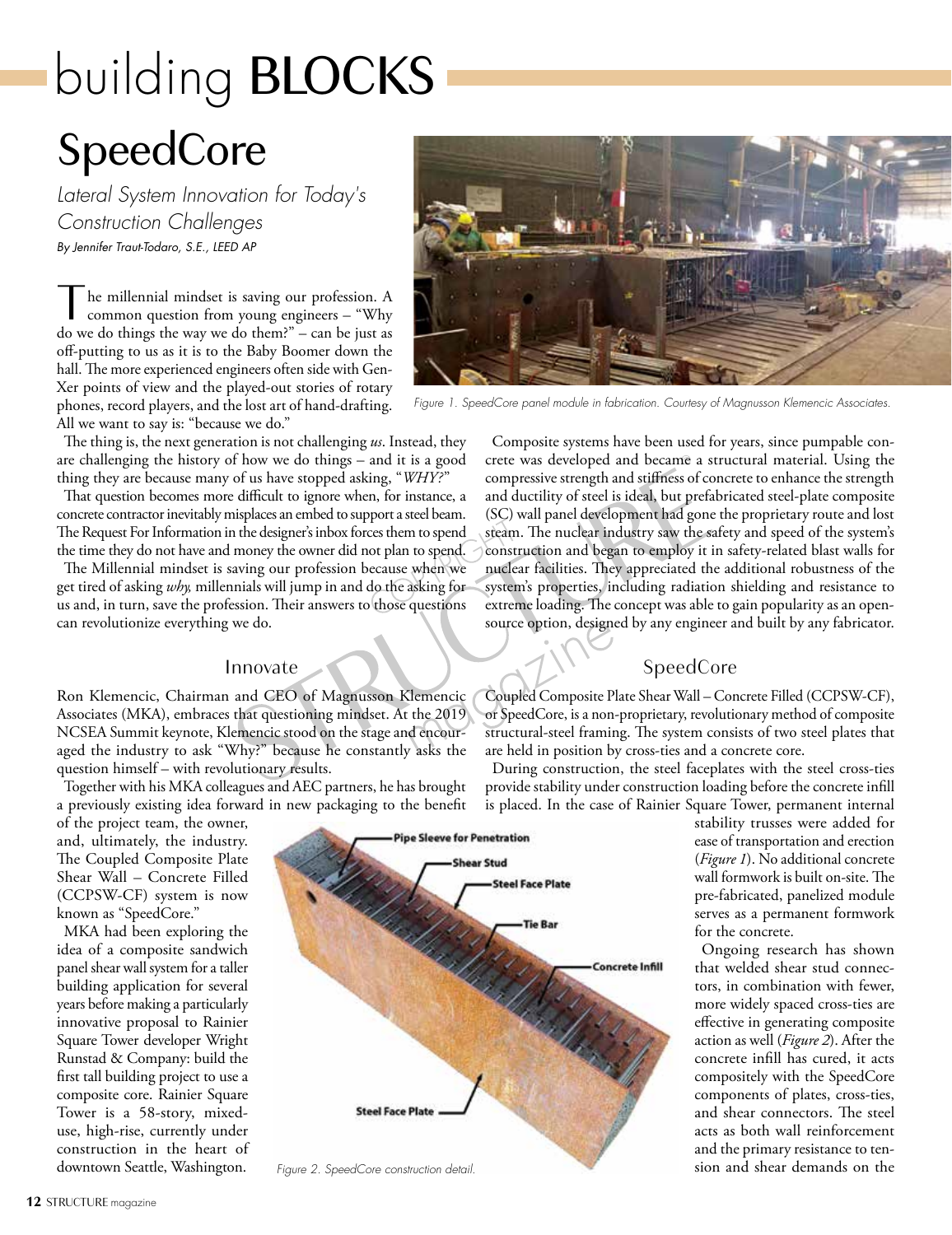lateral system. No additional wall reinforcement is placed on-site, greatly expediting wall construction. The concrete infill, working compositely with the steel faceplates, provides overall flexural and shear stiffness to the structure because the confined concrete can resist larger overturning compressive loads under lateral demands.

In the SpeedCore erection schedule, there is no need to advance the core ahead of the surrounding steel frame to achieve simultaneous topping out, as in traditional cast-in-place concrete core construction. The construction schedule is no longer subject to the time and on-site labor costs of placing formwork and rebar. The module plates and cross-ties are pre-



*SpeedCore module isometric.*

fabricated off-site, leaving the steel erectors to do what they do best: build a kit of prefabricated parts. Embed site placement is a thing of the past, as they now arrive already affixed to the modules. The core is designed for advancing four stories above the surrounding structure in compliance with OSHA erection standards.

At first blush, SpeedCore undoubtedly builds faster. When building with a concrete core, common practice means that concrete, with its days-long curing period, sets the pace. The building schedule is at the mercy of advancing the concrete core. "Why?" The formed core must be high enough that, once steel erection has begun, the erector does not have to demobilize and then remobilize. The concrete pour demobilization, due to high-capacity dissimilar material connections, would

have shut down the Rainier Square Tower project without an innovative solution. Once the team behind Rainier Square Tower realized that there would be an eight-week demobilization to complete only one level, and came to grips with all the financial and logistical burdens related to that extended demobilization, they took a serious look at SpeedCore.

## Rainier Square Tower

Though MKA had been exploring the SpeedCore concept for several years, no project team was ready to consider the progressive building idea and put pen to paper. A team needed to silence that internal, nagging "why?"

to open their minds to an unconventional option. Once SpeedCore was on the table for discussion, Rainier Square Tower's general contractor, Lease Crutcher Lewis, found the system promised substantial savings. No rebar, no formwork, no curing lag, and no demobilization for outrigger placement all meant a significant reduction to the overall construction schedule.

To lend a sense of scale, the outriggers that provide additional lateral stiffness to the structure require 5,200-kip-capacity, buckling-restrained brace web members. This is one of the highest capacities of BRB elements manufactured. The outrigger loads are very high. For the original design, which used a conventional concrete core, MKA devised an embedded truss connection to



Compare the systems at newmill.com/longspan

# Know your options

Only New Millennium offers 3 unique long-span composite floor systems designed to meet the demands of mid- and high-rise projects. Achieve your vision with architecturally exposed deck-ceiling and acoustical options. Fire, sound and vibration code compliant.

- Efficient construction
- Aesthetics and performance
- 3 distinct system options

**NEW MILLENNIL BUILDING SYSTEMS Building a better steel experience.**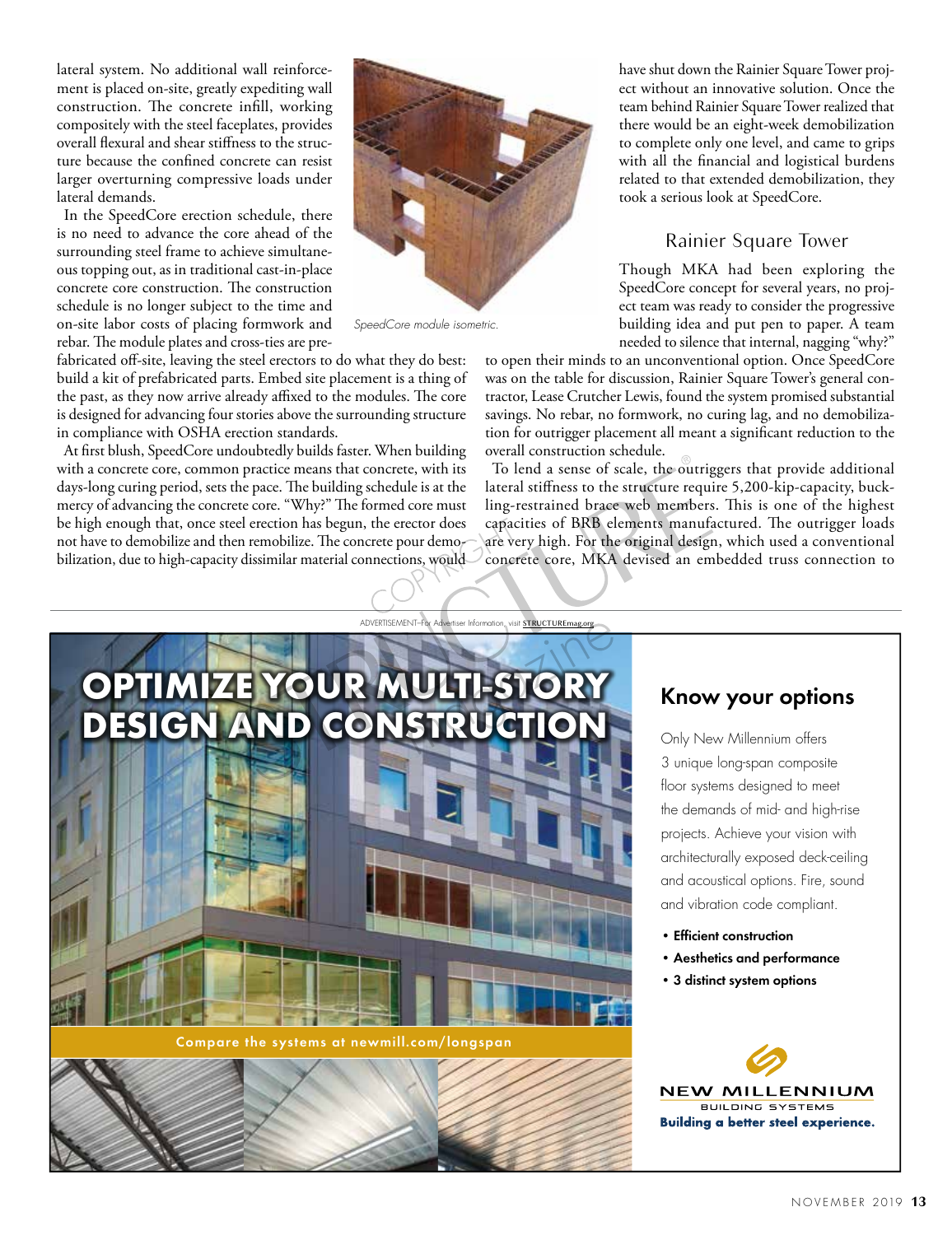

*Annotated two-story SpeedCore.*

transfer the load from the concrete core to the outriggers. In the SpeedCore version, the concrete is wrapped with the steel that is typically cast *inside* the wall, allowing for more direct steel-tosteel connections. Concrete's weakness in tension no longer rules the high-capacity connections, and the eight-week construction shutdown is a thing of the past.

Among the laundry list of challenges faced when designing and building, a significant reduction in a schedule is something to which we should be paying attention. The original cast-in-place concrete core schedule estimated topping out 21 months after steel arrival on-site. During the planning phase, Lease Crutcher Lewis was confident that the erection of the SpeedCore version of that same building would take only 12 months. Switching to SpeedCore shaved nine months off the construction estimate – almost 43% of the erection schedule offsetting any additional construction costs associated with the system. The general contractor and the erector bettered their promise by an additional two months, topping out the first week of August 2019. Long story short, Rainier Square Tower is the real-time market test of the SpeedCore System.

#### Research

Ongoing research is providing a better understanding of the SpeedCore system behavior under lateral loading and how the system's materials can be optimized. As an early innovator, MKA was not able to take advantage of efficiencies they had theorized that are now being confirmed by research; the designers placed higher importance on a streamlined review schedule and compliance with currently published codes to design and permit the building. For the Rainier Square Tower project, therefore, MKA designed the system conservatively, using the same wall thickness used in the cast-in-place concrete core option and a Seismic Response Modification Coefficient of R = 6.5. MKA's design method is documented and available for reference in a joint Pankow Foundation-MKA design guide, *Design Procedure for Dual-Plate Composite Shear Walls*. This is the most current published design method and is conservative for today's SpeedCore designs.

The Federal Emergency Management Agency's FEMA P695 Study preliminary findings assert that SpeedCore achieves  $R = 8$ ,  $\Omega_r = 2.5$ ,

and  $C_d = 5.5 - a$  system efficiency not available during the design phase of Rainier Square Tower. This confers a significant reduction in loads applied in analysis, taking better advantage of the ductility and overstrength of the SpeedCore system. Researchers expect that more testing will facilitate additional optimization, such as increased spacing between ties, a reduction in overall wall thickness, and a reduction in fire protection requirements. Any of these improvements would make the system even more attractive.

There are currently four ongoing SpeedCore research projects. As more research is completed, designers will be better able to evaluate the system's composite behavior and optimize the system even further. Klemencic, Dr. Amit Varma (Purdue

University – Bowman Laboratory), and the American Institute of Steel Construction (AISC) are collaboratively producing a Design Guide to aid engineers in this optimized design.

# Combining "*Why?*" With Good Practice

There is much promise in this system and engineers from all generations must step out of their comfort zone to use it. The project team of Rainier Square Tower took the time and resources to get it right for the benefit of the industry. Early and effective team communication was key in setting up Rainier Square Tower for success. Early mock-ups to evaluate concrete mixes and pouring sequences ensured adequate consolidation and strength. Open-mindedness and realistic goals drove the execution of mock-ups intended to evaluate planned efficiencies for shop and field fabrication methods.

Once the tenants move into Rainier Square Tower and the next innovative building takes center stage, this building will be remembered for pushing the envelope. History will have been made. Asking the question "Why?" might be tiring for those forced to find answers, but it is what makes us better as designers – it is how we ultimately build better. This is the pinnacle challenge of engineering. It is why engineers studied problem-solving in school. It is why they have so much fun in their careers. We should embrace the Millennial mindset and innovate.

For more information about SpeedCore and its use in Rainier Square Tower, visit **www.aisc.org/speedcore** or contact the Steel Solutions Center at **solutions@aisc.org**.■



The online version of this article contains references. Please visit **www.STRUCTUREmag.org**.

*Jennifer Traut-Todaro is a Senior Advisor in the AISC Steel Solutions Center. Since SpeedCore broke onto the scene, Jennifer has been following the development of SpeedCore research and the progression of the Rainier Square Tower project. (trauttodaro@aisc.org)*